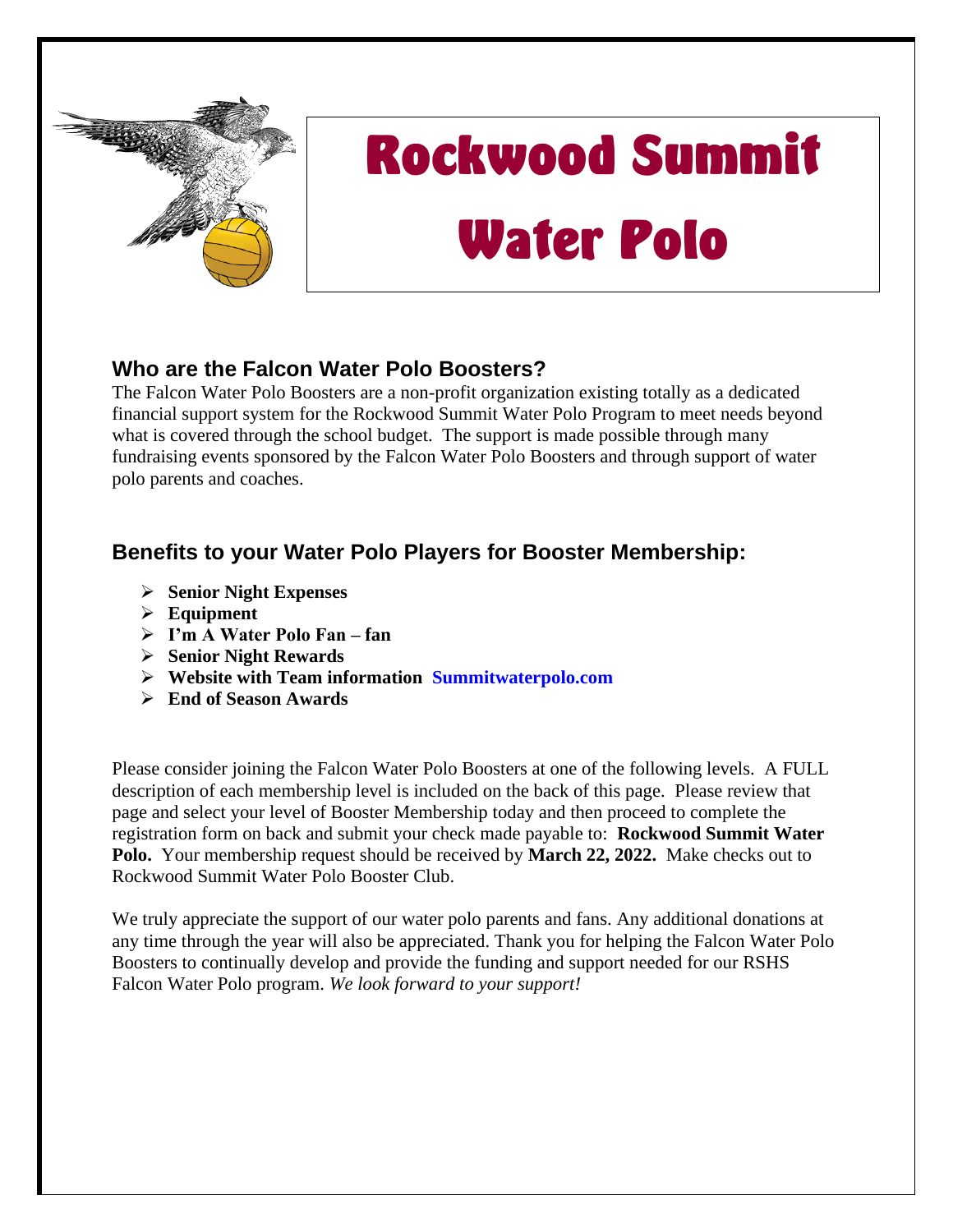| <b>Booster Membership Benefit Level:</b>                                                                                                                | <b>Falcon</b><br><b>Pride</b> | <b>Maroon</b><br>& Black | <b>All-Star</b>             |
|---------------------------------------------------------------------------------------------------------------------------------------------------------|-------------------------------|--------------------------|-----------------------------|
| Cost                                                                                                                                                    | \$25                          | \$50                     | \$100                       |
| - Name in RSHS Invite & Senior programs<br>- Small personal add in programs<br>- Picture of the team                                                    | r.<br>Falcon                  |                          |                             |
| - All above plus<br>- Medium personal add in programs<br>- Receive Team's "I'm a Water Polo Fan" fan                                                    | $\sqrt{\frac{2}{\pi}}$        | <i>V</i><br>Falcon       |                             |
| - All above plus<br>- Large personal ad in program<br>- Receive T-shirt (Give size desired, names place on t-shirt are extra)<br>- 2 tickets to banquet |                               | Falcon Falcon            | $\sqrt{\frac{2}{\epsilon}}$ |

Sample Name for Programs: